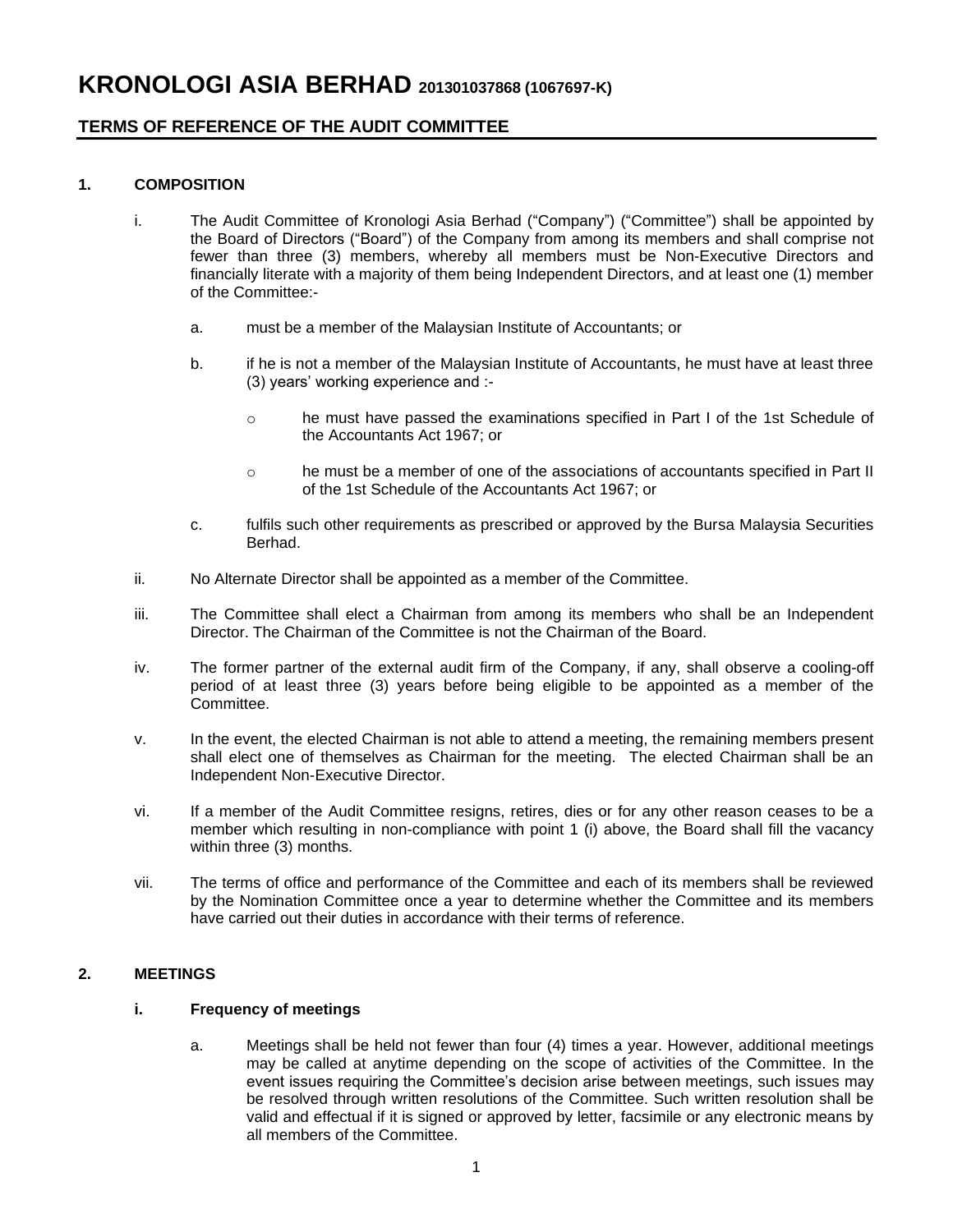## **KRONOLOGI ASIA BERHAD <sup>201301037868</sup> (1067697-K)**

## Terms of reference of the Audit Committee…….cont'd

- b. Other Board members, senior management, internal and external auditors may be invited to attend meetings.
- c. Prior notice shall be given for all meetings.

#### **ii. Quorum**

The quorum for the meeting is two (2) members of the Committee, a majority of members present must be Independent and Non-Executive Directors.

#### **iii. Secretary**

The Company Secretary shall be the secretary of the Committee. The Secretary shall circulate the notice and minutes of the Committee to all members of the Committee.

#### **iv**. **Minutes of the Committee Meeting**

Every meeting of the Committee must be recorded either by the Company Secretary or any other person approved by the Committee to take minutes and such minutes must be signed by the Chairman of that meeting or by the Chairman of the next succeeding meeting as evidence of the proceedings that the meeting was duly convened and held.

#### **3. FUNCTIONS**

The functions of the Committee are as follows:-

#### **External Auditors**

- i. To consider any matters concerning the appointment and re-appointment, the audit fee and any questions of resignation or dismissal of external auditors and further ensure the suitability, objectivity and independence of external auditors.
- ii. To review with the external auditors:
	- a. Their audit plan, scope and nature of the audit of the Company and its subsidiaries ("Group");
	- b. Their evaluation and findings of the system of internal controls; and the audit reports on the financial statements;
	- c. The management letter and management's response with regard to problems and reservations arising from their audits;
	- d. the assistance given by the management and staff of the Group to the external auditors; and
	- e. any other matters that the external auditors may wish to discuss (in the absence of management where necessary).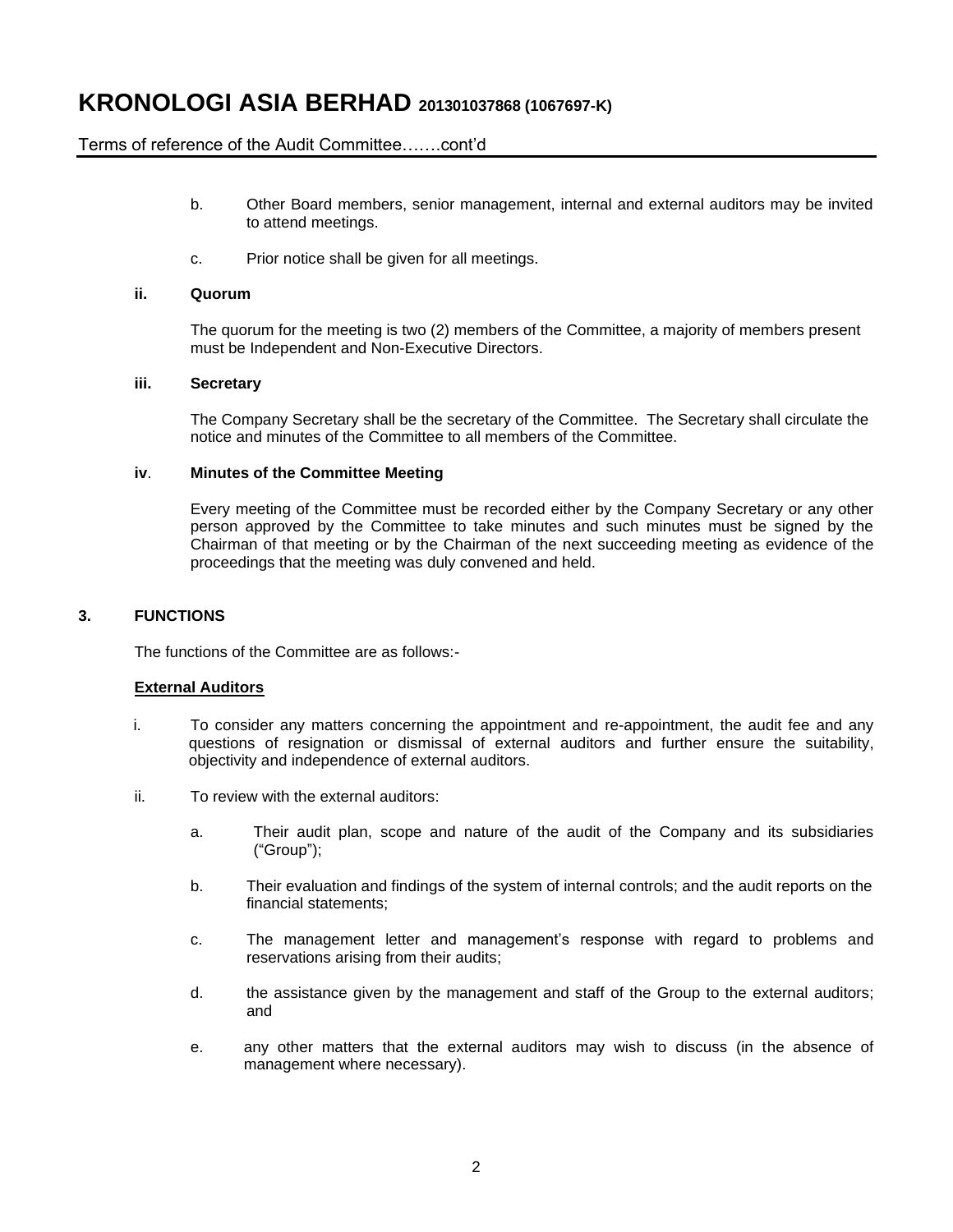# **KRONOLOGI ASIA BERHAD (1067697-K)**

## Terms of reference of the Audit Committee…….cont'd

### **Internal Audit Function**

- iii. To review and assess the adequacy of the scope of work, resource, independence, qualifications, competence and performance of the internal audit function. The internal auditors should report directly to the Committee and be responsible for providing assurance to the Committee that internal controls are operating effectively;
- iv. To review the internal audit plan, processes, the results of internal audit assessments, investigations undertaken and whether or not appropriate action is taken before recommendations are made.
- vi. To review the adequacy and effectiveness of the Group's internal control systems, risk Management framework, anti-corruption and whistle-blowing as evaluated, identified and reported by the Management, internal or external auditors as well as to review whether actions taken to ratify the same are appropriate or timely.

### **Financial Reporting**

vii. To review the quarterly and year end financial statements of the Group focusing particularly on any changes in or implementation of major accounting policies and practices, significant adjustments arising from the audit, the going concern assumption and compliance with applicable approved accounting standards and other legal and regulatory requirements.

#### **Compliance and Other Matters**

- viii. To review, assess and monitor the performance, suitability, objectivity and independence of the internal and external auditors.
- ix. To review any related party transactions and conflicts of interest situations that may arise within the Company or Group including any transactions, procedures or course of conduct that raises questions of management integrity.
- x. To carry out such other functions or assignments as may be delegated by the Board from time to time.

## **4. AUTHORITY**

The Committee is authorised by the Board to investigate any activity within its term of reference at the cost of the Company:-

- i. To secure full and unrestricted access to any information pertaining to the Company and its subsidiaries;
- ii. To communicate directly with the external and internal auditors and all employees of the Group;
- iii. To seek and obtain independent professional advice and to secure the attendance of outsiders with relevant experience and expertise as it considers necessary; and
- iv. To convene meetings with the external and internal auditors or both, excluding the attendance of other directors and employees of the company, whenever deemed necessary.